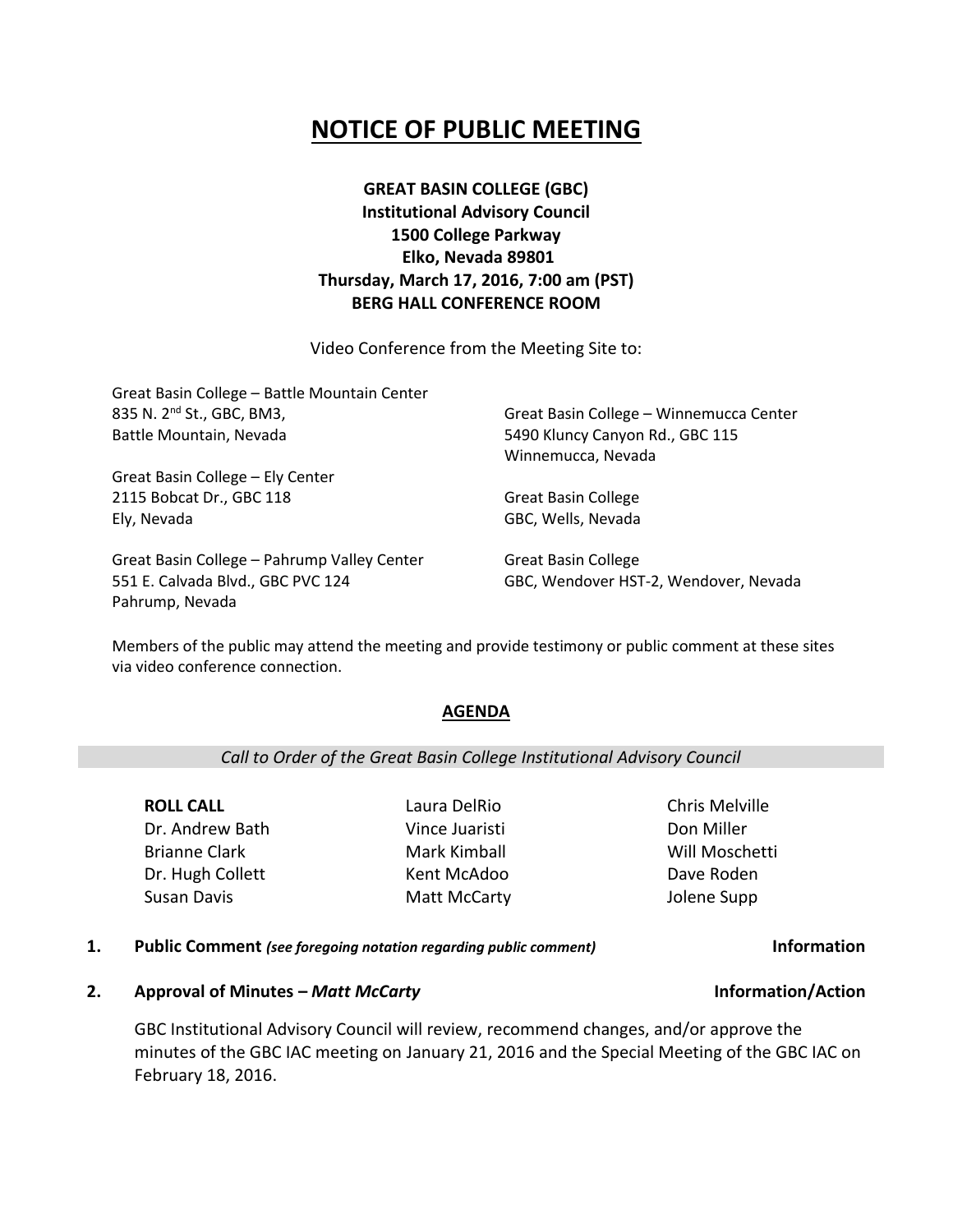## **3. President's Report –** *Dr. Mark Curtis* **Information**

GBC President Mark Curtis will provide the GBC IAC with updates on the following subjects and will be prepared to answer any questions or concerns.

- A. State College
- B. Pahrump Land Acquisition Update
- C. Budget Enhancement Request
- **4. GBC Foundation Update –** *Greg Brorby* **Information**

GBC Foundation Director will provide an update on Foundation activities.

**5. Board of Regents' Community College Committee Update –** *Matt McCarty*

GBC IAC Chair Matt McCarty will update the IAC on the previous meeting of the NSHE Board of Regents' Community College Committee.

# **6. Vice President Reports and Questions Information**

The GBC Vice Presidents will give a verbal report and answer any questions:

- A. Academic Affairs/Assessment *Dr. Mike McFarlane*
- B. Student Services– *Lynn Mahlberg*
- C. Business Affairs *Sonja Sibert*

# 7. **Formal Support of the State College Concept – Matt McCarty <b>Information/Action**

The GBC IAC will discuss a draft letter of support, make edits, and possibly approve the letter for future submission to the Board of Regents.

# **8. Member Report Information**

Each committee member will be given an opportunity to provide a verbal report.

- A. Ely *Dr. Andrew Bath*
- B. Elko *Brianne Clark*
- C. Elko *Dr. Hugh Collett*
- D. Battle Mountain *Susan Davis*
- E. Wells *Laura DelRio*
- F. Washington DC *Vince Juaristi*
- G. Pahrump *Mark Kimball*
- H. Elko *Kent McAdoo*
- I. Elko *Matt McCarty*
- J. Wendover *Chris Melville*
- K. Elko *Don Miller*
- L. Elko *Will Moschetti*
- M. Winnemucca *Dave Roden*
- N. Wells *Jolene Supp*

# **Information**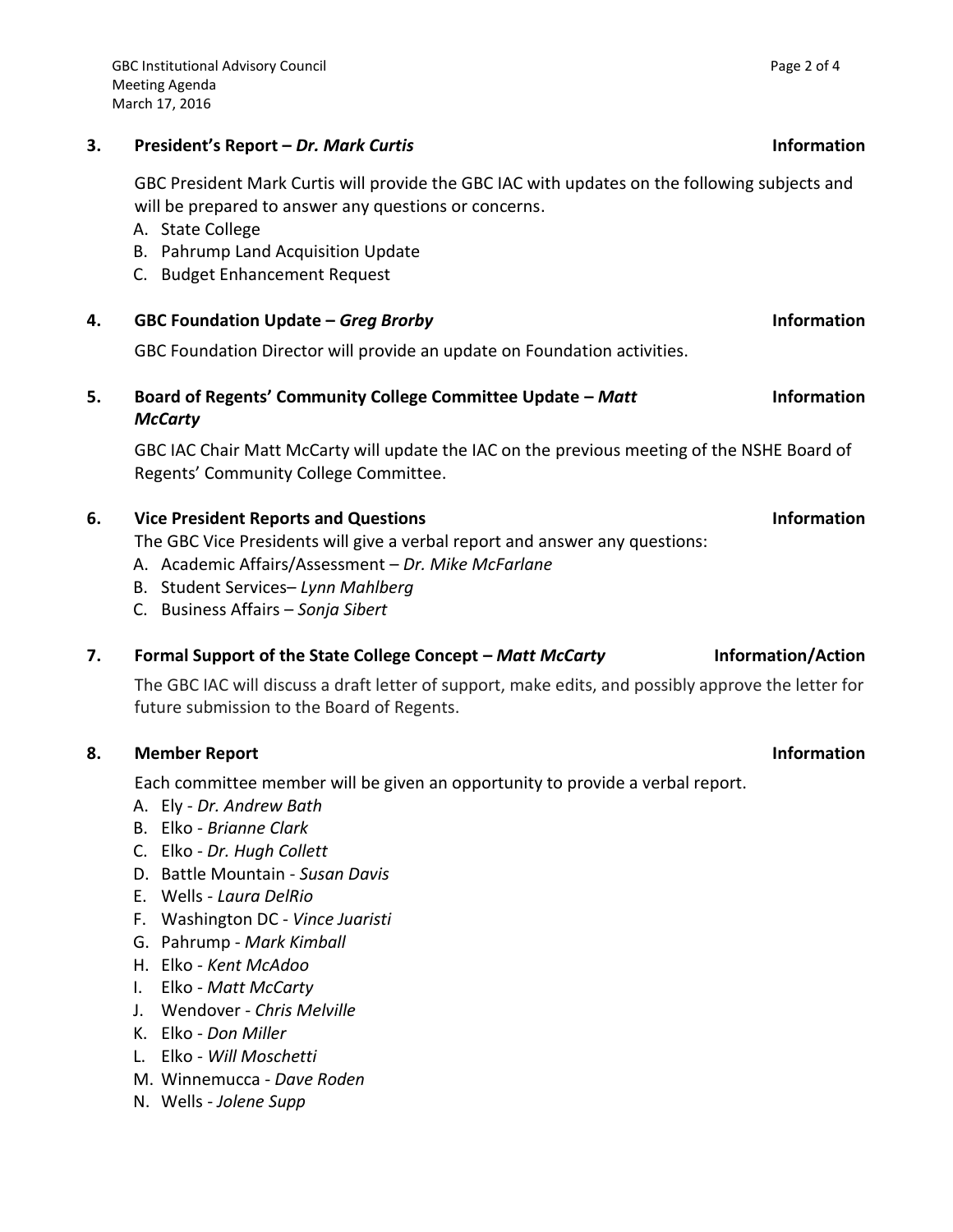### **9. New Business Information**

Items for consideration at future meetings may be suggested. Any discussion of an item under "New Business" is limited to description and clarification of the subject matter of the item, which may include the reasons for the request.

### **10. Public Comment** *(see foregoing notation regarding public comment)* **Information**

# **11.** Adjourn **Information**

**This notice and agenda has been posted at or before 5:00 p.m. on March 11, 2016, three business days before the meeting, in accordance with NRS 241.020, at the meeting location and at the following public locations:**

- GBC's IAC website (http://www.gbcnv.edu/administration/advisory.html)
- The Nevada Public Notice website pursuant to NRS 232.2175 [\(http://notice.nv.gov/\)](http://notice.nv.gov/)
- Meeting location: Great Basin College, 1500 College Parkway, Elko, NV 89801, Berg Hall
- Great Basin College Battle Mountain Center, 835 N. 2<sup>nd</sup> St., Battle Mountain, NV 89820
- Great Basin College Ely Center, 2115 Bobcat Drive, Ely, NV 89301
- Great Basin College Pahrump Valley Center, 551 E. Calvada Blvd., Pahrump, NV 89048
- Great Basin College Winnemucca Center, 5490 Kluncy Canyon Rd., Winnemucca, NV 89445

# **IMPORTANT INFORMATION ABOUT THE AGENDA AND PUBLIC MEETING**

**NOTE:** Above is an agenda of all items scheduled to be considered. Notification is hereby provided that items on the agenda may be taken out of order and presented, two or more agenda items may be combined for consideration, and an agenda item may be removed from the agenda or discussion relating to an item on the agenda may be delayed at any time.

Some agenda items are noted as having accompanying reference material. Reference material may be accessed on the electronic version of the agenda by clicking the reference link associated with a particular item. The agenda and associated reference material may also be accessed on the Internet by Great Basin College's Institutional Advisory Council's webpage at: [http://www.gbcnv.edu/administration/advisory.html.](http://www.gbcnv.edu/administration/advisory.html)

Reasonable efforts will be made to assist and accommodate physically disabled person attending the meeting. Please call the GBC Office of the President at (775) 753-2265 in advance so that arrangements may be made.

**PUBLIC COMMENTS:** Public comment will be taken during this agenda item. No action may be taken on a matter raised under this item until the matter is included on an agenda as an item on which action may be taken. Comments will be limited to two minutes per person. Persons making comment will be asked to begin by stating their name for the record and to spell their last name. The Council Chair may elect to allow additional public comment on a specific agenda item when that agenda item is being considered.